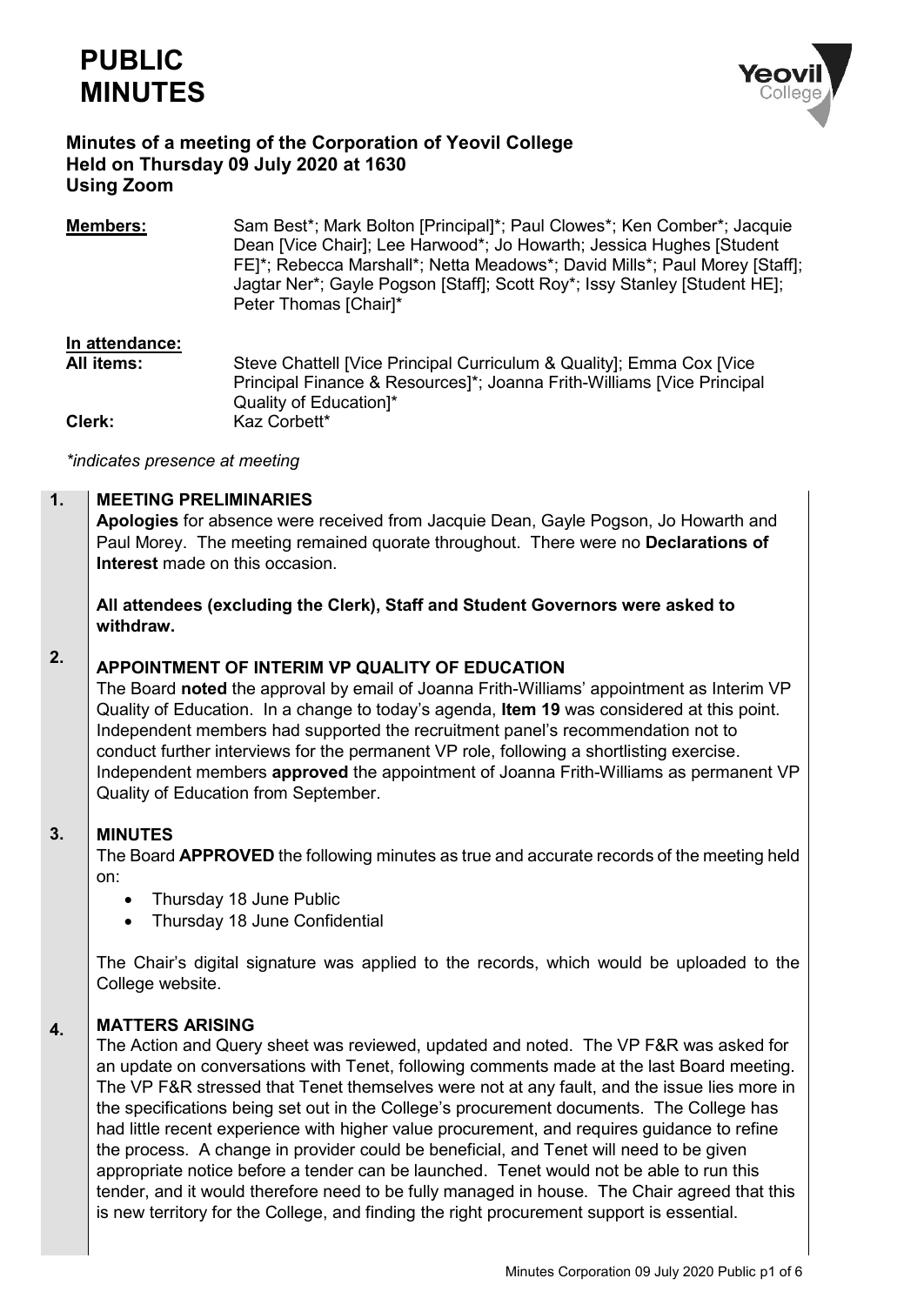All other queries were either complete, included elsewhere on today's agenda or being appropriately tracked and carried forward.

#### **5. SEARCH AND GOVERNANCE**

The Chair announced that Sam Leigh had sadly taken the decision to step down from her position on the Board, due to personal and work pressures. Members were asked to contact the Clerk if they were interested in the HE Lead Governor role.

Following today's earlier Committee meeting, Members were asked to approve the following membership extensions and appointments:

- Paul Clowes' appointment as Vice Chair of the Audit Committee
- David Mills' appointment as an additional Vice Chair of the Corporation

The Committee had deliberated the composition of the Board and its Committees in detail. The Committee Chair asked all Board members to consider any recommendations they could offer for members, especially with Finance or Education expertise. The option to join as a co-opted member to a Committee may be more appealing for those not looking for a larger commitment. Any recommendations should be sent to the Clerk.

Following on from the success of the recent virtual meetings, Members were asked if a remote option would be helpful once meetings return to 'normal'. The Board felt this would be a useful addition, but that in-person meetings remain important.

The Board **approved** the revised Code of Conduct, on the recommendation of the Committee. All members would receive a new copy for their records.

#### **6. PRINCIPAL'S REPORT**

The Board **noted** the current plans for the College reopening in September. The Principal apologised for the lateness in sharing the paper, which had been delayed due to further announcements made by the Government. Key points noted included:

- An 84-point plan has been created and will form the backbone of the revised risk management plan
- All staff and students will be on site for some time during September, in a staggered format
- 'Bubbles' will be used to keep everyone safe and limit the number of people required to isolate if anyone develops Covid-19 symptoms. This will require staff and students to remain together for their whole College day, including breaks
- Timetables will be designed to accommodate onsite and offsite learning, with easy switching if necessary
- Plans have been continuously evolving following Government updates
- Management will be taking holiday over the coming weeks, plan will be reviewed on 18<sup>th</sup> August
- There is no clear guidance at this point on the use of face coverings, other than recommendations from the Government for use indoors in congested areas. The College will recommend the use of face coverings, and has purchased 1000 washable masks. Learners will be required to wear face coverings on public transport due to current guidelines.
- College will continue to look to other organisations for best practice, both in and out of the sector
- EHOs have given independent assurance that College procedures are suitable
- Board feel reassured that robust risk assessments are in place, based on current Government guidance

The Board **noted** the draft Strategic Aims 2020-2021, which had been updated by the Principal following feedback received at the recent Strategy Day. Staff will be given the opportunity to contribute to the document before Board approval is sought in October.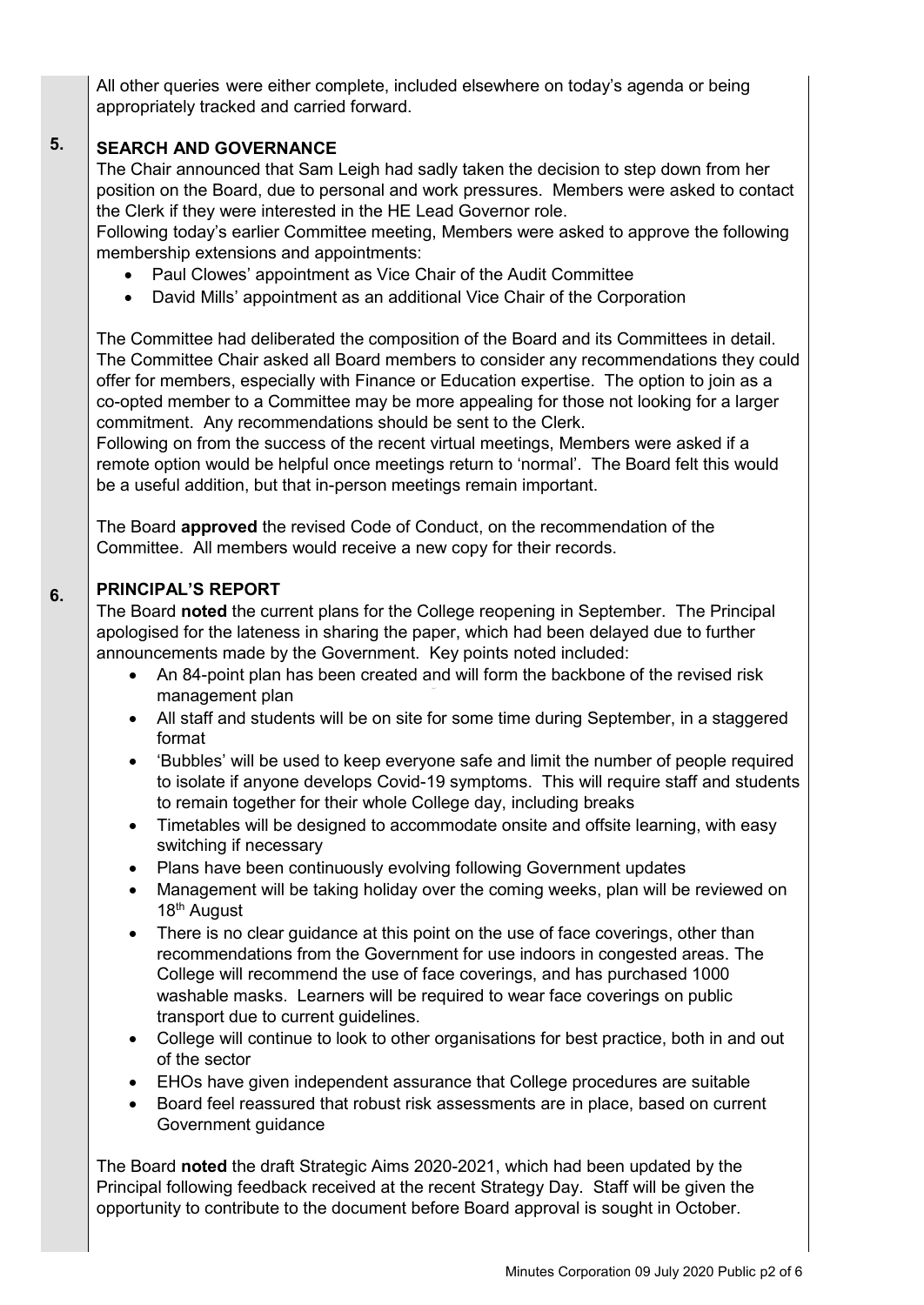The Operating Statement was **noted.** A Board member requested the addition of dates to any updates. The Principal would action this.

#### **7. SOMERSET CC PARTNERSHIP SLA**

The Board **noted** a briefing paper prepared by the VP F&R regarding the current status of the South Somerset 14-19 Partnership's successful application for ESF funding. Member Netta Meadows clarified that she had no interest to declare in matters relating to Somerset County Council as her employment was with SSDC. The College currently administrates the salaries for the Partnerships' employees, and in January the Corporation signed a letter to evidence this match funding for the application. Somerset County Council provided a letter to indemnify the College against any liabilities up to the value of the match funding. Following the success of the application, the Board **approved** the signing of the Memorandum of Understanding and Collaboration Agreement.

#### **8. CHAIR'S REPORT**

The Board **noted** the Chair's Report, key points included:

- Special meeting will be held on  $17<sup>th</sup>$  September to review student numbers, and consider the professional fees spend
- The workload for College staff and SMT has been overwhelming over the last few months, which has resulted in papers being shared with little review time. It is important that members have sufficient time to scrutinise documents going forward.

#### **9. FINANCIAL UPDATE**

The Board **noted** the May 2020 Management Accounts and related financial commentary in addition to noting a verbal update from the Vice Principal Finance and Resources. The VP F&R informed the Board that following a tender process, the roof repairs will be taking place over the Summer and should cost around £60k. The Clerk would distribute a short video update from the Head of Estates with further detail.

### **10.**

# **BUDGET AND 3 YEAR FINANCIAL FORECAST**

The Board had considered this item in the context of the discussions had at the recent Strategy Day, and had agreed in principle to the approach that had been taken to prepare the 2020/21 budget (plus 3 years) as detailed in the 18 June minutes. Ahead of today's meeting, the Board had been provided with a budget pack that provided

detailed information on:

- Context and working assumptions re Covid-19 impacts
- Short-term financial priorities and objectives (2020/21)
- Assessment of solvency / forecast cash
- Borrowing requirements and Covenant compliance
- Key budget assumptions- income and expenditure
- Capital plans
- Risks and sensitivities
- Overall assessment of financial performance / critical variables

The Board **APPROVED** the College's 3 year financial plan including the 2020/21 budget for submission to the ESFA by 31 July 2020, with the understanding that additional costs of £365k for professional fees included within the budget would be assessed for approval at its September meeting.

#### **11. IoT UPDATE**

The VP F&R informed the Board that initial deliveries of IT equipment have been received, and will be shared with teaching staff over the next couple of weeks. The start of building works has been delayed, and is likely to complete by mid-September. There will be tenders continuing to take place over the summer, which will not require Board approval due to their value. The IoT Lead governor will continue to support these tenders.

# **Building works tender**

# **Principal**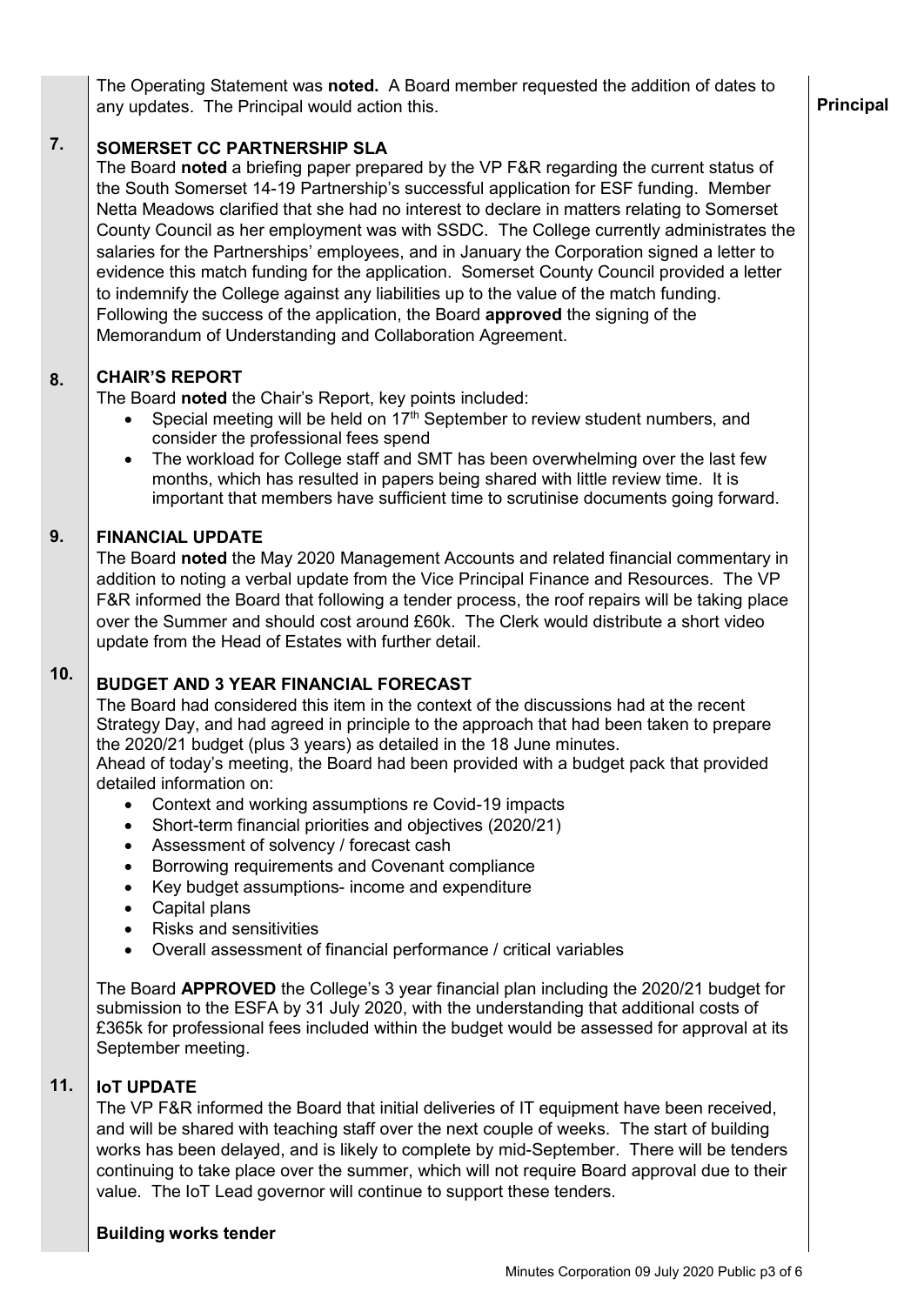The Board had received the Building Works tender evaluation ahead of today's meeting, and viewed a further email on screen. The VP F&R explained that DR Jones are the preferred provider, with a quote of £311k. Further negotiations are required to bring this down to £220k (£280k including contingency and VAT). This will be achieved by reducing the scope of works. One member questioned whether amending the initial tender specification would cause any issue with other possible bidders. The VP F&R explained that all bidders had been given the opportunity to bid for each part of the work separately. The Board acknowledged the risk. The Board **approved** the appointment of DR Jones, subject to the reduction of the quote in line with the budget.

# **Tensile testing equipment**

The Board had received the Tensile testing equipment tender evaluation ahead of today's meeting, and viewed a further email on screen. The VP F&R explained that a change in teaching staff has meant a review of the delivery of teaching for this equipment, and only one set of accessories is now required. This results in a saving of £68k against the original budget. The Board **approved** acceptance of Zwick's quote, as the only bidder. The underspend on this equipment will be reallocated towards the building works. One member commented that it would be useful to thoroughly review the procurement process in the future. The VP F&R responded that the Projects' Committee when created will ensure appropriate oversight of spends on IoT, T Levels and any other capital projects.

### **12. TEACHING AND LEARNING**

The Board **noted** a paper prepared by the VP C&Q describing engagement throughout all FE teaching areas within the College. One member commented that it would be useful to include the numbers in each cohort to give context to the percentage data. One member asked if there was any benchmarking data for the sector, the VP C&Q answered that there was no data available.

The Chair commented on the uneven levels of engagement across all subject areas. The VP C&Q gave a detailed answer to the Board, explaining the circumstances for apparent low engagement in some subject areas. The College remains committed to ensuring all learners are able to access an appropriate device for continued learning from home, and will supply devices as necessary in September.

Most programmes are expected to perform well, however a small number of programmes are anticipated to underperform. The Board viewed the predicted achievement tables for these programmes, noting the difficulties in accuracy due to anticipated moderation from awarding bodies. The Board also noted the predicted performance of areas included in this year's underperforming course panel process.

One member asked how learners would complete practical assessments. Learners will be coming on site over the coming weeks for this purpose, at allocated time slots to ensure safety.

#### **13. RISK MANAGEMENT AND INTERNAL CONTROLS**

The Board **approved** the Insurance Arrangements for 2020/21 on the recommendation of the Audit Chair and Audit Vice Chair.

There were no other risk management items to note.

#### **14. GOVERNOR UPDATES**

The Board were reminded that this would be Jess' final meeting as FE Student Governor. Jess was thanked for her excellent input during her time on the Board, and wished well for her future studies.

There were no Staff Governors present at today's meeting.

### **15. LEGAL, POLICY AND REGULATORY MATTERS**

## **Annual Review of Confidential Material 2019/20**

The Corporation carried out its annual review of Confidential Material. With no amendment to the Clerk's paper, the Corporation noted and **APPROVED** which material is currently for inspection (public) and for exclusion from inspection (confidential). It was noted that there

Minutes Corporation 09 July 2020 Public p4 of 6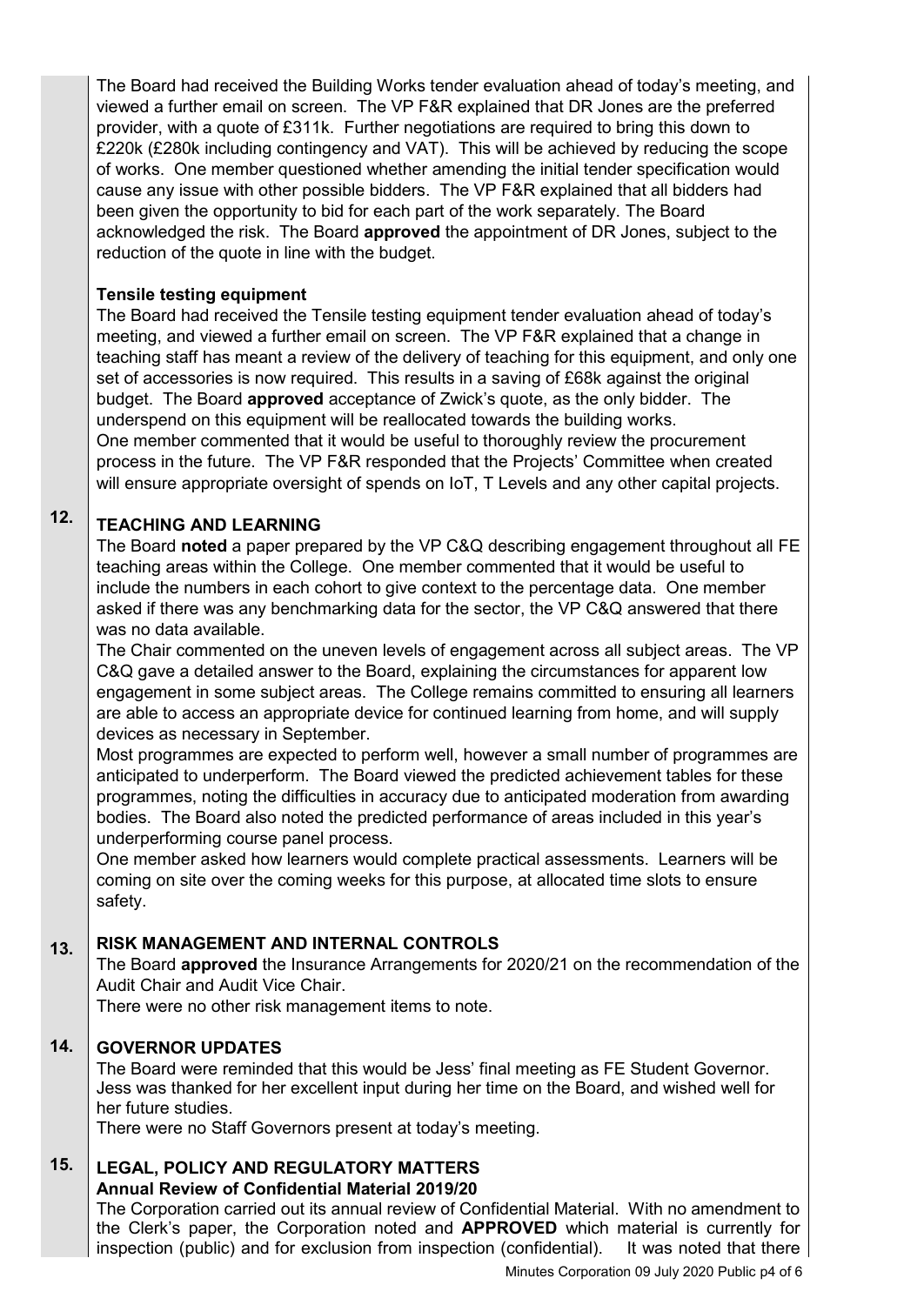had been no requests for public inspection of the Board's or its Committees' papers during the period of review.

## **Meeting dates 2020/21**

The Board **Approved** its meeting dates for 2020/21.

## **Terms of Reference and Work Programmes 2020/21**

The Board **APPROVED** the Terms of Reference and Business Cycles for the Corporation and its Committees for 2020/21 as set out in the Clerk's paper.

## **Policy Approvals and Delegation arrangements**

The Corporation noted the updated annual policies monitoring information. It was also noted that due to the additional pressures surrounding Covid-19, and the furlough of the VP F&R's PA, some Policies and Procedures are overdue a review.

## **Yeovil College Nursery Admission, Fees and Funding Policy**

The VP F&R advised the Board of additional changes made to this policy following dispatch. Board **approved** the policy, which had been updated to include fee changes, and reference to Covid-19.

### **Corporation Seal 2019/20**

The Board noted the report which detailed use of the Corporation Seal during 2019/20.

### **Annual Safeguarding Report – Internal report to Governors**

The Board **noted** the Safeguarding Annual Report for the period 01 August 2019 to 31 July 2020 alongside a verbal update from the Safeguarding Lead Governor, who commented that MyConcern reports are still lacking in quality. The new VP QE has significant experience in this area and will drive improvements in reporting.

## **Equality and Diversity Annual Report**

The Board noted the Equality and Diversity Annual Report which detailed progress made during the past year, and contained data tables scrutinising staff and student demographics. One member commented that the number of BAME adult learners was disproportionally high, and asked for further detail. The VP C&Q explained that this was due to a large number of ESOL learners.

### **HE Update**

The Principal informed the Board that a letter has been issued by the OfS regarding the use of unconditional offers, and restrictions on advertising HE. The College is compliant with both requirements, and has responded appropriately to the OfS.

### **Whistleblowing, H&S and Fraud**

There were no incidents to report on this occasion.

### **16. APPOINTMENT OF A NEW CLERK**

The Board was informed that interviews for a new Clerk were planned for 13<sup>th</sup> July. The Chair and both Vice Chairs would form the interview panel.

### **17. ANY OTHER BUSINESS**

The Board thanked Steve Chattell for his long service with the College, and wished him well in his new role. There were no other items to note on this occasion.

#### **18. NEXT ORDINARY MEETING**

Thursday 8 October 2020.

#### **19. APPOINTMENT OF VP QUALITY OF EDUCATION**

Discussions on this item are minuted at **Item 2.**